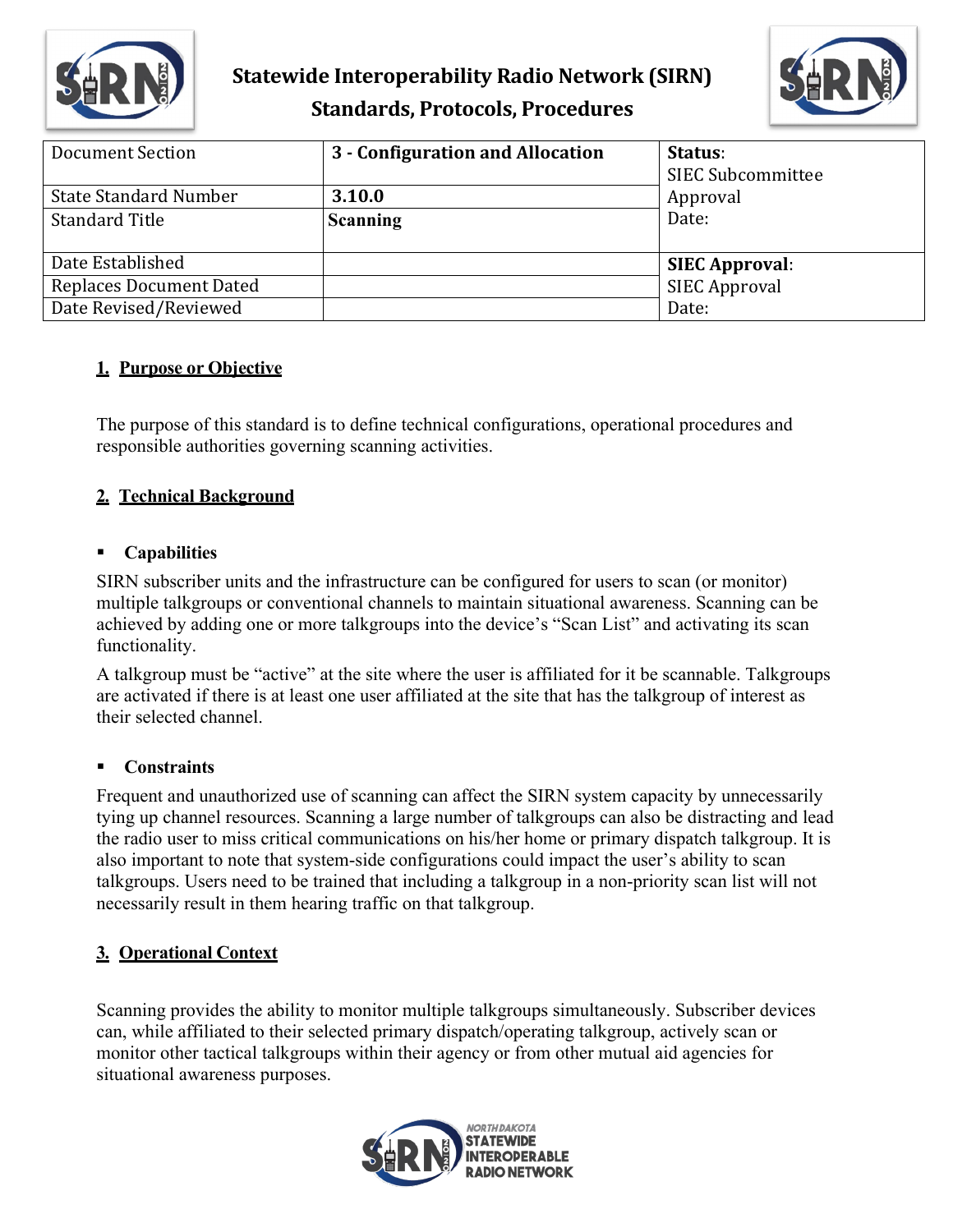



To ensure efficient use of system resources and to limit communication lapses, proper system and device planning, coupled with end user training, is essential when using the system's scan capabilities. *In general, scanning should be used judiciously and be driven by specific business or situational awareness needs.* 

Any unauthorized transmission on non-owned talkgroups in violation of this policy may result in immediate subscriber unit deauthorization and removal of the talkgroup from the radio prior to reauthorization on the network.

#### **4. Recommended Protocol/ Standard**

#### **General Standard**

Scanning must be limited to pre-approved talkgroups considered operationally essential for situational awareness. Users are generally permitted to scan any of their internal (agency-specific) talkgroups per their agency's internal policies. Scanning of shared or SIRN statewide and regional mutual aid talkgroups requires approval and must follow this Standard.

In particular, unauthorized scanning during large incidents which have high traffic loads on the SIRN is strictly prohibited.

### **Wide Area Scanning Limitations**

A scanning user is considered a secondary user of the scanned talkgroup. A scanning (secondary) user will thus receive communications on a monitored (or scanned) talkgroup if and only if another primary user of the monitored talkgroup has the monitored talkgroup as the selected channel within the coverage footprint of the same site. That is, if the secondary user monitoring a talkgroup is "too far away" from all other primary users of that talkgroup, the scanning user will not receive their transmissions.

Therefore, scanning should typically be used to monitor talkgroups or other users that are within the general service area of the scanning user. Trunking systems are typically configured as such to manage or limit scanning of talkgroups from far flung jurisdictions.

It is logical that scanning be limited to the same general geographies. Typically agencies require scanning to monitor mutual aid partners that are working within the same general jurisdiction or incident, but due to their specialized functions require distinct communications paths (separate talkgroups). Scanning enables each agency to perform its internal agency functions while maintaining situational awareness of other agencies.

Examples include:

• A Highway Patrol officer patrolling a certain region of the State and scanning the local jurisdiction's Sheriff's talkgroups.

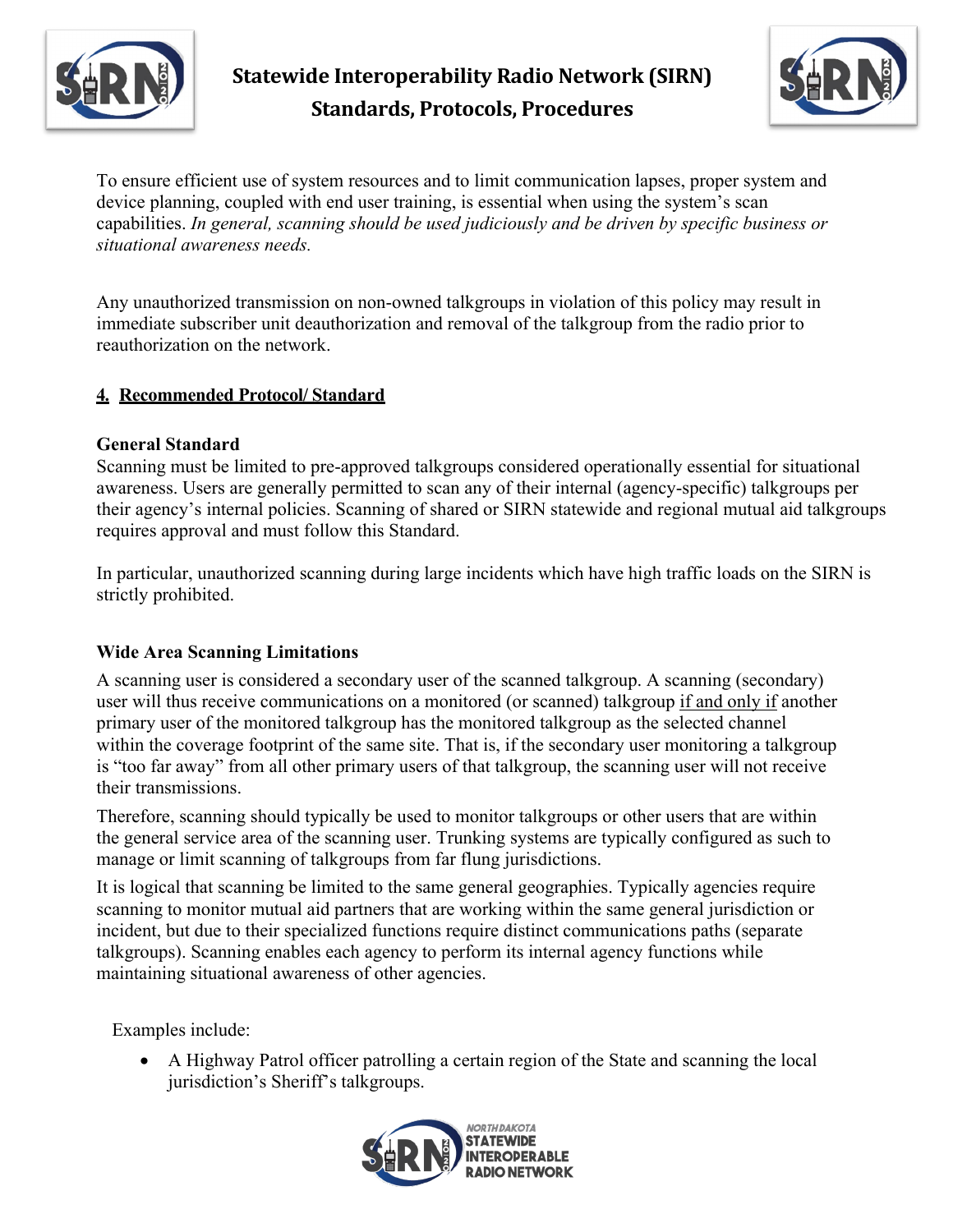



• A law enforcement and an EMS service personnel arriving at a scene with separate police and medical duties but an operational need for one to scan the other. (Note this situation may be a candidate for the use of joint mutual aid or interoperable talkgroups)

### **Exceptions**

Requested Site: A small minority of users (or talkgroups) with situational awareness requirements over a wide area may be provisioned to bypass the limitation above. SIRN would be configured, in these rare cases, to provide the user the ability to scan a talkgroup across a vast area through the use of the Requested Site setting which broadcasts transmissions over a larger area or at "Requested Sites." Please see SIRN Standard 3.6.0 Talkgroup Site Access and Roaming Permissions for standards governing use of Requested Site.

#### **System Configuration**

Both network infrastructure and subscriber units must be configured to adhere to this Standard.

### **5. Recommended Procedure**

#### **Subscriber Radio Scan List Configuration**

In general, scanning should be limited for scenarios that operationally justify its use. Agencies are encouraged to limit the number of talkgroups in their scan list to fewer than six (6) talkgroups and identify their home talkgroup or selected channel as the "priority" talkgroup to ensure they do not miss communications on their primary dispatch talkgroup.

### **Scanning Internal Talkgroups**

A user may elect to scan any of its agency's internal talkgroups provided it adheres to this Standard.

### **Scanning Shared Talkgroups**

Users must limit scanning of external agency or shared talkgroups (e.g., neighboring jurisdictions or other approving mutual aid partners) per this Standard. Individual agencies and talkgroup owners may approve limited scanning/monitoring privileges. The Shared Talkgroup *Letter of Authorization* must indicate specific permissions (including *scanning*) the "owner" of the shared talkgroup grants other users. Some talkgroups may be prohibited from scanning by sharing agencies or could be granted on a listen-only basis. See SIRN Standard 1.5.0 Use of Talkgroup Sharing for policies on sharing internal talkgroups across agencies.

### **Scanning Statewide and Regional Mutual Aid/Interoperability Talkgroups**

There shall be no unauthorized monitoring of these talkgroups per the 1.4.0 SIRN Regional &

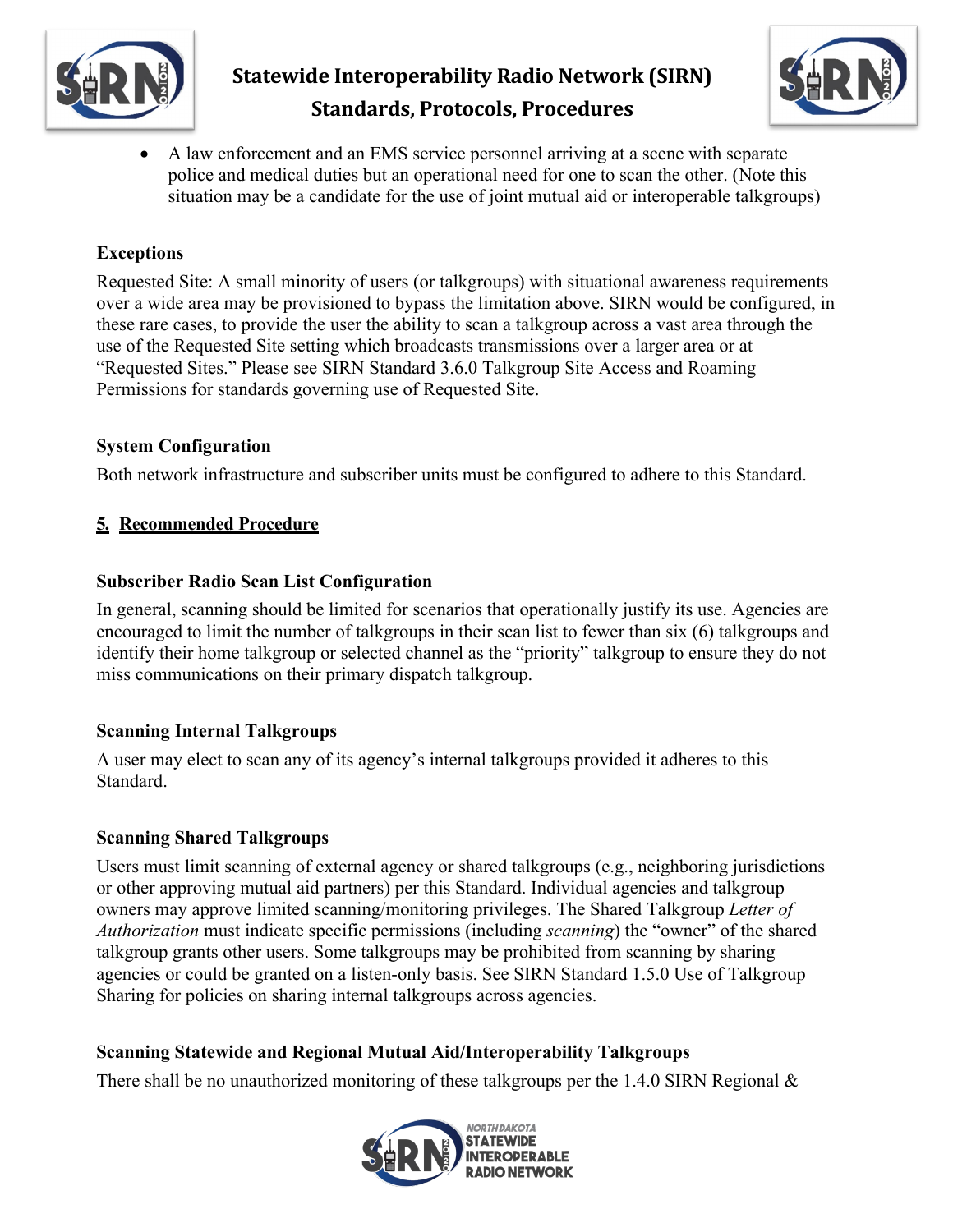



Statewide Interoperability Talkgroups.

• *No Unassigned Use Or Unauthorized Monitoring*: Users are strictly prohibited from selecting, using, monitoring, scanning, parking on or affiliating to a statewide or regional talkgroup without an assigned purpose. Interoperability talkgroups are intended to be used for specific duties and for designated purposes. Users must have a legitimate business need to use these talkgroups. Unauthorized monitoring is strictly prohibited. It adversely impacts system capacity and could also cause the user to miss important talkgroup transmissions pertaining to their daily duties.

Scanning of Statewide and Regional Mutual Aid/Interoperability Talkgroups will be determined on an incident basis and is only permitted by users providing direct or secondary support to the incident.

### **Multi-Technology Scanning**

It is further recommended that scanning be disabled when the user switches their radio to a conventional (non-trunked) channel, such as a Scene of Action (SOA) or simplex channel. However, if mixed-mode scanning (both trunked talkgroups and conventional channel members) is required by some users, it is also recommended that this scan type only be available when the radio is selected to a conventional channel. Mixed-mode scan may not provide priority revert depending on radio model, and the user may miss necessary traffic on the selected channel.

### **Priority Scanning**

Priority Scanning shall be limited to an agency's primary dispatch talkgroups or to a maximum of four talkgroups.

### **Other Prohibited Actions – Parking**

Selecting a talkgroup (by choosing it as the transmit channel on a radio) for which one has no reasonable need to monitor is known as "Parking on a Talkgroup" and is prohibited. This does not prohibit one from including a talkgroup in a scan list while the radio is legitimately affiliated to another talkgroup. However, users are not allowed to park on non-primary talkgroups while monitoring their primary designated talkgroup through the scanning feature.

### **End User Training**

Agencies are required to provide adequate training on the use and risks of the scanning feature and the privileges and restrictions of this Standard.

**Non-Compliance**